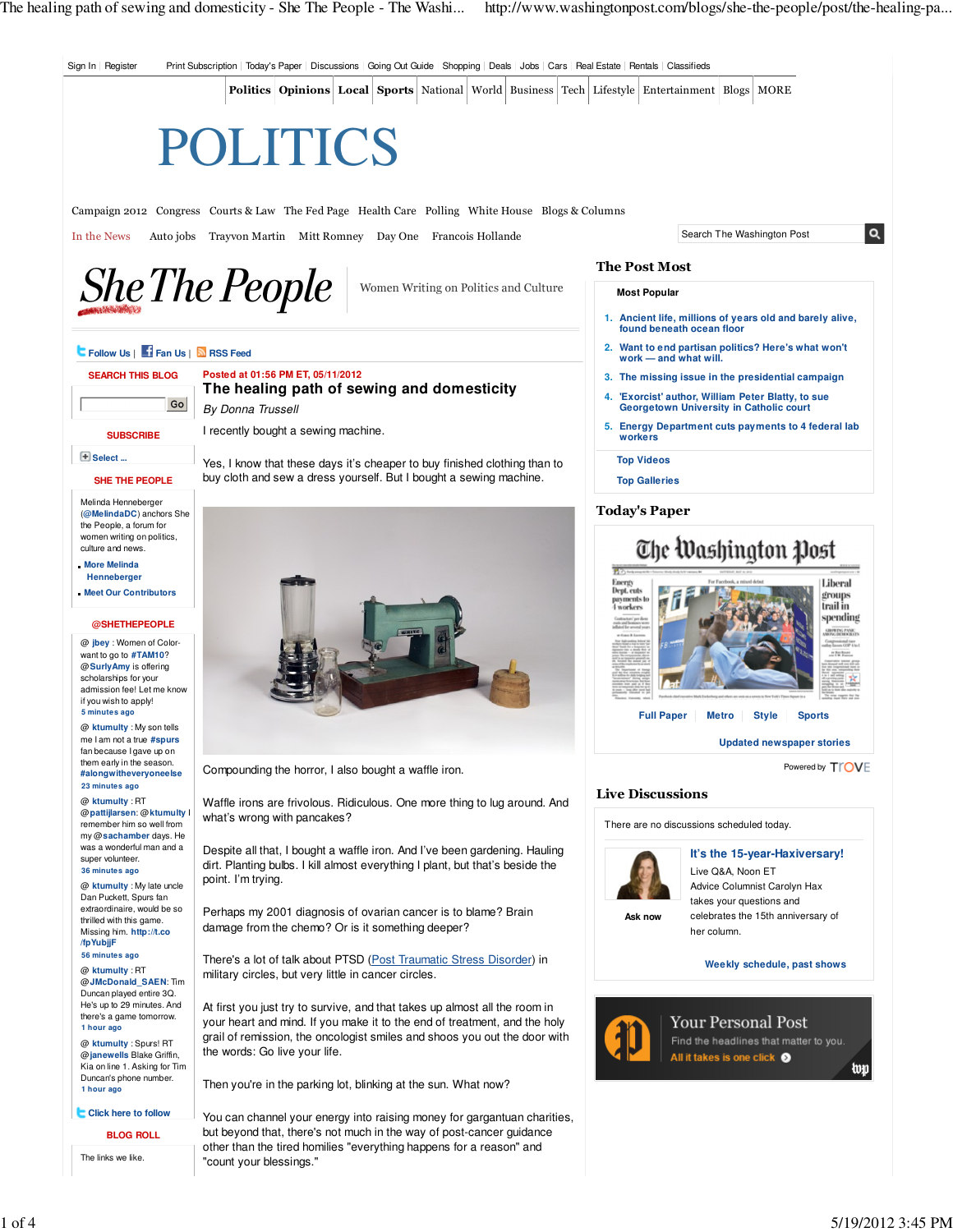The healing path of sewing and domesticity - She The People - The Washi... http://www.washingtonpost.com/blogs/she-the-people/post/the-healing-pa...

| <b>Esquire Politics</b><br>- The New Yorker<br>Vanity Fair Daily<br>New York Mag<br><b>Bums &amp; Haberman</b><br><b>Gavin Hewitt</b><br><b>Freakonomics</b><br><b>Brainiac</b><br><b>The Browser</b><br><b>Communicatrix</b><br>Citizen Jane<br>The Root<br>Five Thirty Eight<br>The Caucus<br>The 1600 Report<br>Commonweal | I wish. If the cancer doesn't get you, the fear of recurrence (if not the<br>actual recurrence) will. Even after 10 years, as in my case, you can't<br>quite make it back to who you once were. Not that you were so great<br>back then. But you loved "you" more than you thought.<br>Patients will understand the poem "Prefatory" by ecologist, author and<br>cancer survivor Sandra Steingraber (posted with permission of the poet).<br>Prefatory<br>by Sandra Steingraber<br>I am often unsure<br>how to begin | WP Politics App for iPad<br>A new visually rich, data-driven way<br>to follow the campaigns<br>POLITICS<br>Learn more here <sup>O</sup><br>wv |
|-------------------------------------------------------------------------------------------------------------------------------------------------------------------------------------------------------------------------------------------------------------------------------------------------------------------------------|----------------------------------------------------------------------------------------------------------------------------------------------------------------------------------------------------------------------------------------------------------------------------------------------------------------------------------------------------------------------------------------------------------------------------------------------------------------------------------------------------------------------|-----------------------------------------------------------------------------------------------------------------------------------------------|
| @POSTPOLITICS TEAM                                                                                                                                                                                                                                                                                                            | as a bird                                                                                                                                                                                                                                                                                                                                                                                                                                                                                                            |                                                                                                                                               |
| @ ktumulty : My son tells<br>me I am not a true #spurs<br>fan because I gave up on<br>them early in the season.<br>#alongwitheveryoneelse<br>23 minutes ago<br>@ DavidNakamura:<br>PHOTO: Obama speaks at<br>Camp David http://t.co<br>/xXDXJ2h5                                                                              | who holds in her mouth<br>the first twigs<br>of a new nest<br>and not far below                                                                                                                                                                                                                                                                                                                                                                                                                                      |                                                                                                                                               |
| 28 minutes ago                                                                                                                                                                                                                                                                                                                |                                                                                                                                                                                                                                                                                                                                                                                                                                                                                                                      | <b>Find us on Facebook</b>                                                                                                                    |
| @ ktumulty: RT<br>@pattijlarsen: @ktumulty I<br>remember him so well from<br>my @sachamber days. He<br>was a wonderful man and a<br>super volunteer.<br>36 minutes ago                                                                                                                                                        | the gray cat<br>squinting<br>in the full sun                                                                                                                                                                                                                                                                                                                                                                                                                                                                         | <b>She the People</b><br>w<br>Like<br>1,233 people like She the People.                                                                       |
| Click here to follow<br><b>POST BLOGS</b>                                                                                                                                                                                                                                                                                     | I used to be a poet. I even published a book. These days, I invent just the<br>titles of poems. I'm unwilling to commit the time and effort required to turn<br>the outline of an idea into verse.                                                                                                                                                                                                                                                                                                                   | Jishnu<br>Christie<br>Anders<br>Melanie<br>Carol                                                                                              |
| Read more from our<br>colleagues at the Post.<br>Election 2012<br>The Fix<br><b>Behind the Numbers</b><br><b>Fact Checker</b><br>The Take<br>44   White House<br><b>Wonkblog</b>                                                                                                                                              | One title floating in my head: Goodbye My Parallel Life.<br>After cancer, I realized I would never become the woman always sprinting<br>ahead of me, just out of reach. The kinder, more poised, more successful<br>version of myself. The woman I wanted to be, that someday maybe I<br>could be.<br>Even if that were possible, cancer told me I'd run out of time.                                                                                                                                                | Jan<br>Sheri<br>Karen<br>Fran<br>Elena<br>Facebook social plugin                                                                              |
|                                                                                                                                                                                                                                                                                                                               |                                                                                                                                                                                                                                                                                                                                                                                                                                                                                                                      |                                                                                                                                               |
| <b>MORE POST POLITICS</b><br>Campaign Home<br><b>Politics Home</b>                                                                                                                                                                                                                                                            | After cancer, my parallel woman disappeared. She had, in the past,<br>tormented me with her perfection. Even so, I found that I missed her.                                                                                                                                                                                                                                                                                                                                                                          |                                                                                                                                               |
| <b>Most Viewed</b>                                                                                                                                                                                                                                                                                                            | What would take her place? When you no longer care about the outcome                                                                                                                                                                                                                                                                                                                                                                                                                                                 |                                                                                                                                               |
| <b>RECENT POSTS</b>                                                                                                                                                                                                                                                                                                           | of any endeavor, how do you move from day to night and back to day<br>again?                                                                                                                                                                                                                                                                                                                                                                                                                                         |                                                                                                                                               |
| The birthers are back!                                                                                                                                                                                                                                                                                                        |                                                                                                                                                                                                                                                                                                                                                                                                                                                                                                                      |                                                                                                                                               |
| The birthers are back!<br>North Carolina same-sex<br>marriage amendment:<br><b>Confusion over</b><br>domestic partner<br>benefits                                                                                                                                                                                             | Good question.<br>No, talking to professionals did not help. They throw out things that you<br>already know. If you're polite, you keep your thoughts to yourself: Easy<br>for you to say. You don't have cancer. I do.                                                                                                                                                                                                                                                                                              |                                                                                                                                               |
| Chill, America - a shift in<br>demographics<br>is what we do<br>Why Chen fights, and<br>why U.S. abortion rights                                                                                                                                                                                                              | The one who didn't toss easy answers in my direction was — surprise,<br>surprise - my mom.                                                                                                                                                                                                                                                                                                                                                                                                                           |                                                                                                                                               |
| supporters should care<br><b>Will Sarah Palin continue</b><br>string of successful<br>endorsements this<br>year?                                                                                                                                                                                                              | I fully expected her to change the subject, allergic as she was, to<br>unpleasant realities. She had good reasons for that habit, but it made<br>meaningful conversation difficult.                                                                                                                                                                                                                                                                                                                                  |                                                                                                                                               |
| <b>Stories By Date</b><br><b>Full Monthly Archive</b>                                                                                                                                                                                                                                                                         | After cancer, I found out how much my mother loved me. She got down in<br>that dark place with me. I'm afraid to die, I said. I don't know how to move<br>past all this fear, I said. How do I become me again?                                                                                                                                                                                                                                                                                                      |                                                                                                                                               |
|                                                                                                                                                                                                                                                                                                                               | My mother was well acquainted with darkness. There was a time when                                                                                                                                                                                                                                                                                                                                                                                                                                                   |                                                                                                                                               |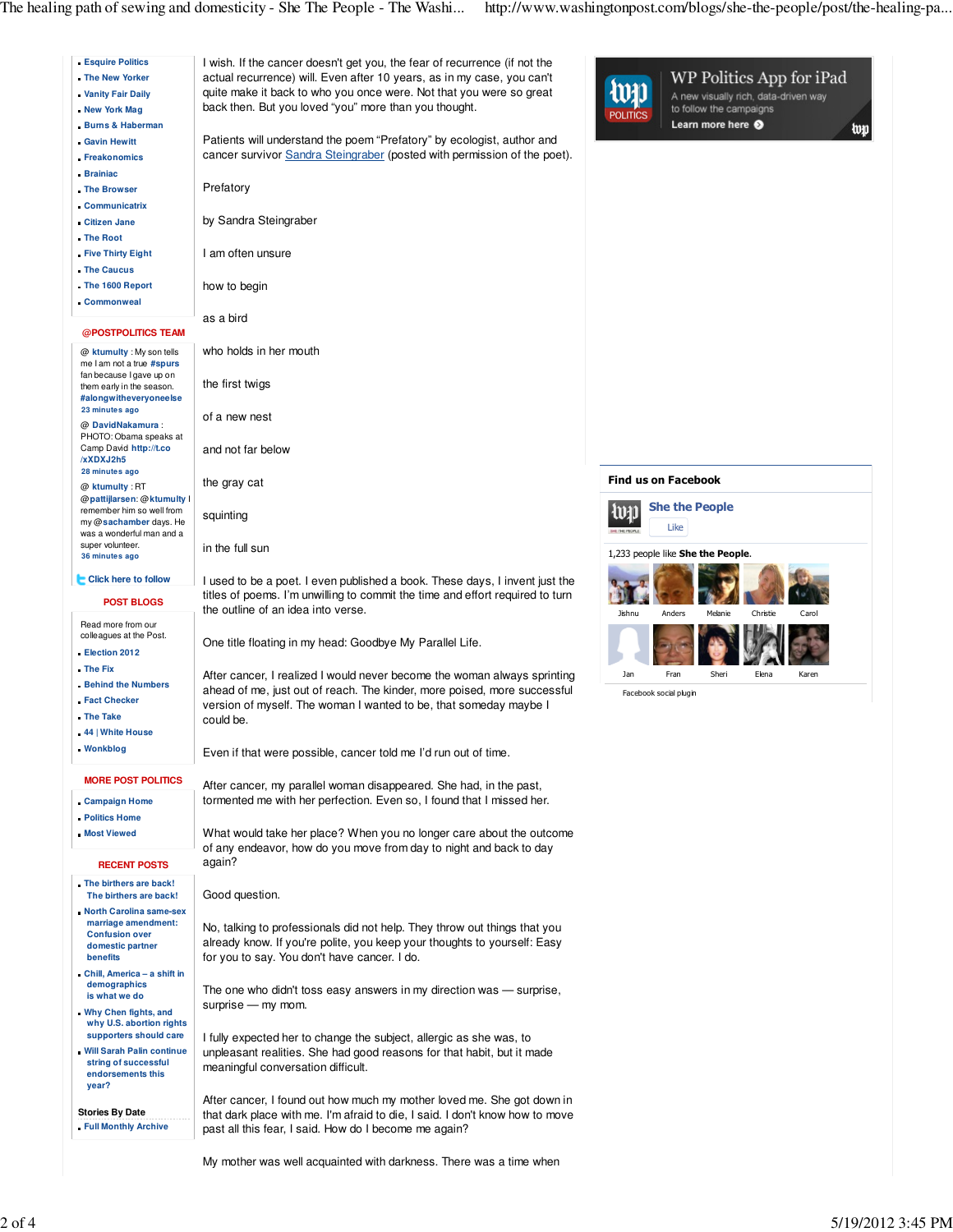she could not fix what was wrong in our family, although she would have given her life to do so.

But she did have the fabric store.

We would wander among the colors and textures. For her, that was a relief from our problems. She'd spend grocery money on patterns, fabric, elastic and thread, most of which ended up in storage in our dining room buffet, never to be touched again.

At the time, I did not understand, since I liked cutting fabric and sewing the pieces together. I could make each piece fit, unlike the pieces of my life at school and home, where nothing fit.

Now I understand my mother. Some things can't be fixed. Incurable illness. Human nature. Actions, over and done.

But we are alive, after all. To quote a line I recall from a novel read decades ago (Larry McMurtry's "Terms of Endearment") by a barefoot woman on a sunny porch: Maybe warm boards are the best part of life after all.

Maybe so. Warm boards. The hum of the sewing machine. The push of a needle into a tomato-shaped pincushion. The smell of food cooking in the kitchen. The rich earth that supported the flowers my grandmother loved, and that now sustain my mother, who just turned 80.

These rituals connect me to my mother and grandmother. I trust they'll ferry me to my end too, whenever it comes.

Donna Trussell is a Texas-born writer living in Kansas City. Follow her on Twitter @donnatrussell.

## **By Donna Trussell | 01:56 PM ET, 05/11/2012**

**Tags: mother's day, housewife, cancer, cooking, sewing, gardening, mother, daughter**

Recommend 85

**Next: The birthers are back! The birthers are back!**

Discussion Policy | FAQ | About Discussions **Comments** 2

## **Add your comment**

| Type your comment here                                                                                                                                                                                                                                                                                          |  |  |  |  |  |
|-----------------------------------------------------------------------------------------------------------------------------------------------------------------------------------------------------------------------------------------------------------------------------------------------------------------|--|--|--|--|--|
| About Badges<br>Read what others are saying                                                                                                                                                                                                                                                                     |  |  |  |  |  |
| All Comments (2)                                                                                                                                                                                                                                                                                                |  |  |  |  |  |
| Pause loading new<br>comments                                                                                                                                                                                                                                                                                   |  |  |  |  |  |
| No Top Comments are available at the moment. View all Comments.<br>Comments our editors find particularly useful or relevant are displayed in Top<br><b>Comments.</b> as are comments by users with these badges: <b>Post Forum</b> . Replies to<br>those posts appear here, as well as posts by staff writers. |  |  |  |  |  |
| <b>Subscribe to The Post</b>                                                                                                                                                                                                                                                                                    |  |  |  |  |  |
|                                                                                                                                                                                                                                                                                                                 |  |  |  |  |  |